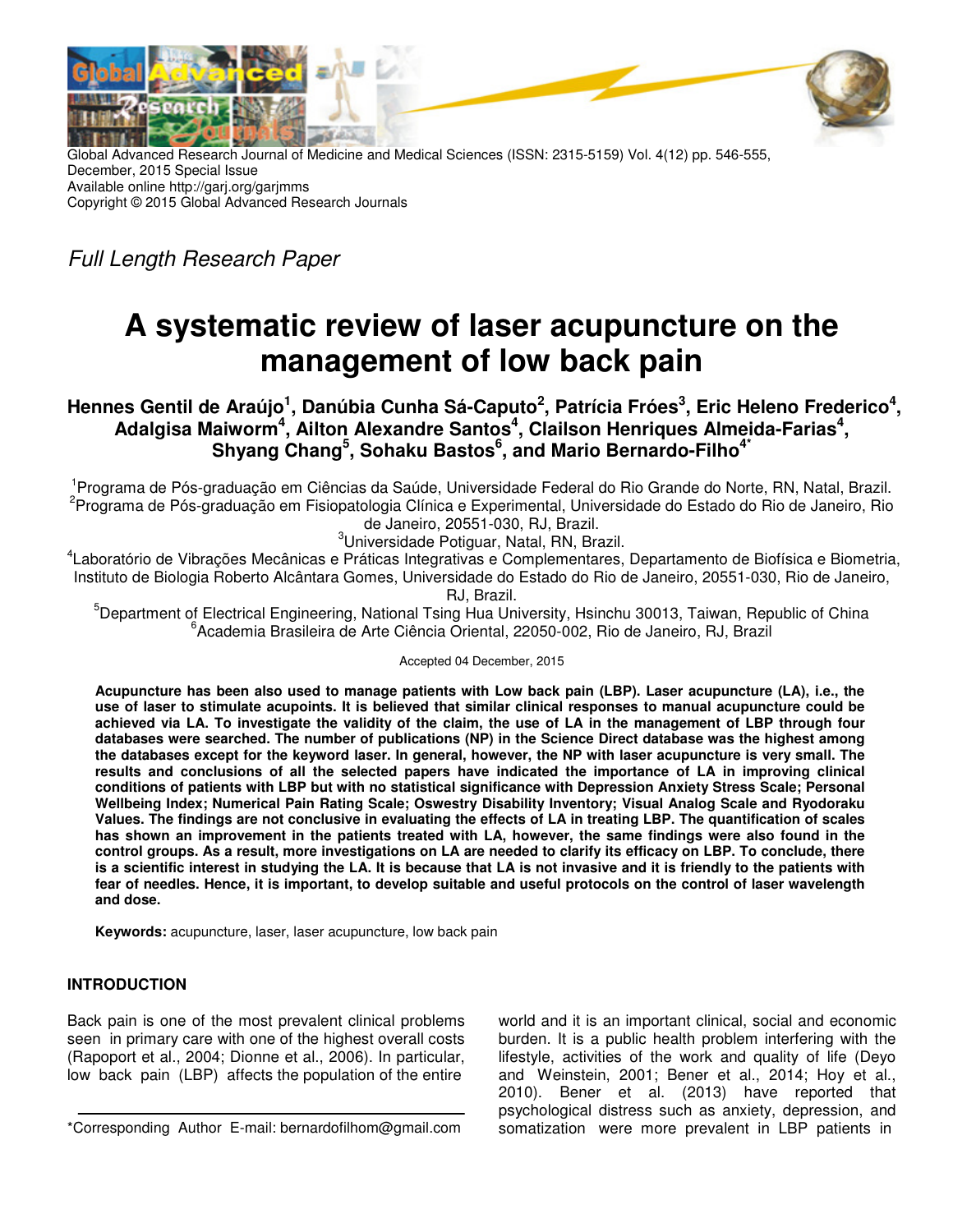comparison with patients without LBP.

The variety of the pain medications, physical measures, injections, and surgery for back pain suggest that there are doubts related to the optimal and necessary therapy. Despite the rapid increases in the use of pain medications, physical agents, complementary and alternative procedures related to the Traditional Chinese Medicine (TCM), and surgery, there is no clear evidence of improved functional status or declining work disability related to back pain (Grabois, 2005; Chou et al., 2007; Glazov, 2010; Petering and Webb, 2011; Fiore et al., 2011; Ebadi et al., 2014; Chang et al., 2015; Liu et al., 2015).

TCM comprises various practices, such as Traditional Chinese Herbal Medicine, acupuncture, auriculotherapy, acupressure, massage (tui na), qi gong, moxibustion and cupping (Teng et al., 2006; Wang and Xion, 2013; Chang, 2012, 2013; Bernardo-Filho et al., 2014).

The concept of disease in TCM would be related to functional disorders due to imbalances of the Qi and Xue. The channels that would carry and transport Qi and Xue are called "meridians" and points (acupoints) in these channels can be stimulated. (Chang, 2012). In order to treat various physiological disorders due to the imbalance of Qi and Xue, the agents utilized in acupuncture to stimulate the acupoints are usually needles, but other agents can also be used, as the laser (Teng et al., 2006; Chang, 2010; Round et al., 2013; Vallone et al., 2014).

Some sources of non-ionizing radiations, such as the "Light Amplification by Stimulated Emission of Radiation (laser) (Basford, 1993; Whittaker, 2004; Rola et al., 2014) and light-emitting diodes (LED) (Park et al., 2014) have been used in health sciences (Basford, 1993; Whittaker, 2004; Rola et al., 2014, Park et al., 2014). Devices of LED, as alternative light sources, produce light with wavelengths similar to those of laser, but they are less monochromatic and lack the coherence that is a particular feature of laser light. However, LED has the advantage of being significantly less expensive than laser diodes (Hashmi et al., 2010). On the other hand, the physical properties of the laser are as follows: (i) monochromaticity, (ii) polarization, and (iii) high coherence. These properties make this electromagnetic radiation an important physical agent to be used in health sciences, with basic and clinical approaches (Basford, 1993; Whittaker, 2004; Fonseca et al, 2012, Rola et al., 2014).

In the last century Townes and Arthur L. Schawlow, in 1958, published the study of infrared and optical maser (Round et al., 2013). This was the basis for the construction of the first laser by the physicist Theodor Maiman in 1960 (Round et al., 2013, Rola et al., 2014). In the early 1960s, a Ruby laser was introduced into medicine for the photocoagulation of the retina, however due to severe side effects, the treatment was discontinued. In the late 1960s, an Argon laser was developed for the use of detached retina treatment

 (Round et al., 2013). Passing along the time, laser therapy has been used in several fields of health sciences, medicine (Evans et al., 2014), dentistry (Nalcaci and Cokakoglu, 2013) and physiotherapy (Jain and Sharma, 2014). The wavelength, the output power, the power density and the energy density are important biophysical parameters to be considered in the application of the laser. The range of wavelength spectrum of a laser can vary between 240 and 3,000 nm. Laser with wavelengths over 785 nm are considered infrared laser and they are invisible light laser (Anderson and Parrish, 1981; Litscher and Opitz, 2012). The output power is the power level of the laser and it is expressed in milliwatts (mW) and the dose in a point of the skin depends on this biophysical parameter (Litscher and Opitz, 2012).

The power density, expressed in watt per cm<sup>2</sup> (W/cm<sup>2</sup>) or milliwatt per cm<sup>2</sup> (mW/cm<sup>2</sup>), states the intensity of the laser beam and is in indirect proportion to the diameter of the laser beam (Litscher and Opitz, 2012). The energy density is defined in wattsecond per cm<sup>2</sup> (Ws/cm<sup>2</sup>) or Joule per  $\text{cm}^2$  (J/cm<sup>2</sup>) and it is the treatment dose. It determines the energy delivered per cm2 for the time of irradiation (Litscher and Opitz, 2012). A laser has pulsed or continuous waves, respectively, pulsed or continuous laser (Anderson and Parrish, 1981; Ando et al., 2011; Round et al., 2013). The wavelength of a laser is defined by its laser medium which can be gaseous, fluid, solid, or semiconducting (Posten et al., 2005).

Among the techniques of the complementary and alternative medicine, the acupuncture has been used to manage patients with LBP (Chang et al., 2015). Various physical agents have been suggested to treat LBP, as cold, heat, ultrasound and laser (Petering and Webb, 2011; Fiore et al., 2011; Vallone et al., 2014; Ebadi et al., 2014; Cilingir et al., 2014; Chang et al., 2015). Then, it would be interesting to use a combination of techniques, as the use of the laser to stimulate points of the meridian (acupoints), the "laser acupuncure" (LA) to the management of the LBP (Glazov, 2010). In LA, the most frequently used laser is the gas laser (mainly the Helium Neon - HeNe laser). The HeNe laser, a low-intensity (level) laser (LLL) has a wavelength of 632.8nm (Baxter et al., 2008). The Argon laser is also a low-level and gas laser and in LA its wavelength is usually 514 nm (Zalewska-Kaszubska and Obzejta, 2004). In the AlGaAs used in LA, the standardized wavelength is 780 nm (Baxter et al., 2008). In the GaAr laser used in LA, standardized wavelength is 940 nm (Baxter et al., 2008). Depending on the treatment, lasers can be of high intensity, medium or low intensity (Rola et al., 2014). Medium energy lasers are mainly used in oncology, especially as a part of photodynamic therapy (Rola et al., 2014). High-intensity (level) laser have the ability to cut, to destroy, or to cauterize tissues due to the thermal effect. The effect of LLL is mainly due to their interaction with the tissue (Round et al., 2013). LA has been used to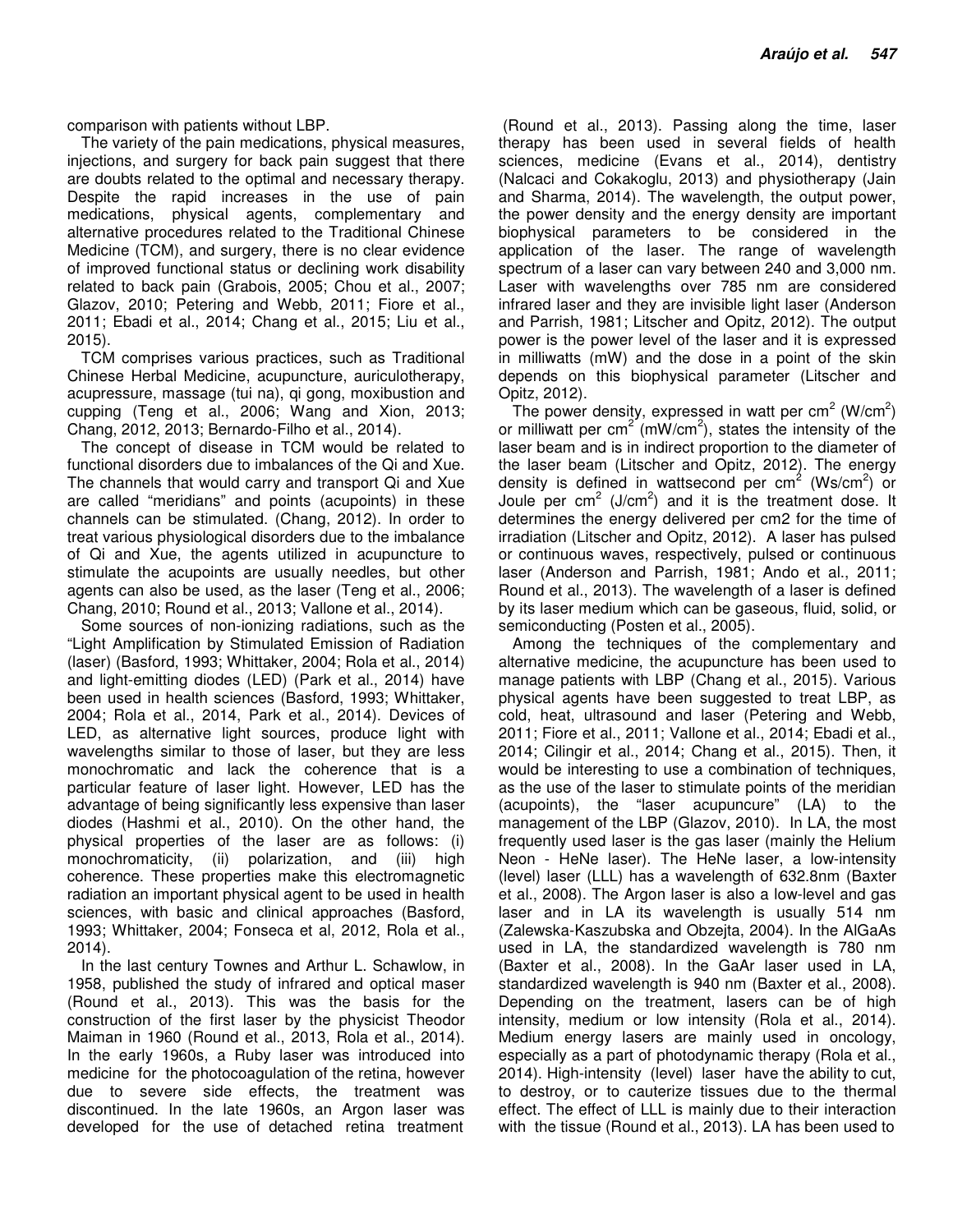treat various clinical conditions such as, chronic low back pain (Glazov et al., 2009, 2014), osteoarthritis (Yurtkuran et al., 2007; Shen et al, 2009), burning mouth syndrome (Brailo et al., 2013), childhood bronchial asthma (Nedeljkovic et al., 2008; Zang et al., 2012; Elseify et al., 2013), temporomandibular dysfunction (Hotta et al., 2010, Turp, 2011, Ferreira et al., 2014), depression (Quah-Smith et al., 2013), monosymptomatic nocturnal enuresis on bladder reservoir function and nocturnal urine output (Radvanska et al., 2011), menopausal symptoms (Beyazit et al., 2010), myofascial pain of the masticatory muscles (Katsoulis et al., 2010), blood pressure and body weight (Zhang et al., 2008). Carpal tunnel syndrome (CTS) has been also treated with LA as a conservative treatment (Gerritsen et al., 2002; O´Connor et al, 2003). Fusakul et al. (2014) have evaluated the efficacy of LLL therapy alone in patients with mild to moderate CTS.

The optical properties due to biological structures and the wavelength are two important factors to be considered in penetration of the laser in the skin which is an important barrier (Whittaker, 2004). It is suggested that in body acupuncture, as the nociceptive structures lie 2-3 cm under the surface of the skin. In general, the wavelength of the laser should be between 605 and 850 nm (Anderson and Parrish, 1981). However, investigation with laser with 405 nm (penetration about 1 mm in the skin) has shown effect on the blood flow velocity in the basilar artery (Litscher and Opitz, 2012).

Putting together the information about the absence of an optimal treatment to low back pain and the clinical importance of procedure with LA, the aim of this study is to analyze the effect of the LA in the management of LBP trough four databases.

# **MATERIAL AND METHODS**

# **Search Strategy Used to Find the Publications Involving Laser Acupuncture and Low Back Pain**

Three reviewers independently accessed bibliographical databases through the Universidade do Estado do Rio de Janeiro. Searches were performed in the PubMed, Scopus, Science Direct and PEDro databases on May 13th, 2015 with the keywords (i) laser, (ii) acupuncture, (iii) "low back pain", (iv) "laser acupuncture", (v) laser and "low back pain", (vi) acupuncture and "low back pain" and (vii) "laser acupuncture" and "low back pain". The number of publications (NP) was determined to each item searched in each database. About the databases used, briefly, (i) PubMed comprises more than 24 million citations for biomedical literature from MEDLINE, life science journals and online book (http://www.ncbi.nlm.nih.gov/pubmed), (ii) Science Direct is a leading full-text scientific database offering journal articles and book chapters from nearly 2,500 journals and more than 30,000 books (http://www.sciencedirect.com),

 (iii) PEDro is the Physiotherapy Evidence Database and it is a free database of over 29,000 randomized trials, systematic reviews and clinical practice guidelines in physiotherapy. PEDro is produced by the Centre for Evidence-Based Physiotherapy at The George Institute for Global Health. (http://www.pedro.org.au) and (iv) Scopus is the largest abstract and citation database of peer-reviewed literature: scientific journals, books and conference proceedings. It delivers a comprehensive overview of the world's research output in the fields of science, technology, medicine, social sciences, and arts and humanities (http://www.elsevier.com/onlinetools/scopus).

## **Inclusion Criteria to Select the Publications.**

To be included in this review, all studies investigating effect of "laser acupuncture" in persons with "low back pain" needed to comply with the following criteria: to be a randomized controlled trial (RCT); in the absence of RCT's, single group experimental studies were also considered (cross-over designs); published in English language. Studies were included if they included participants with "low back pain" who were submitted to "laser acupuncture". As the searches for publications were carried out independently by the three reviewers, they then decided which publications would be excluded from the search results. Papers were included for this narrative review if they met the search criteria and described a study using "laser acupuncture" used to manage people with "low back pain". Data were independently selected by three of the authors and disagreements were resolved by consensus.

## **Exclusion Criteria to Select the Publications.**

Papers were excluded if they were (i) published in a language different of the English; (ii) review articles; (iii) replies; (iv) editorials; (v) proposal of a protocol; (vi) books or chapter of books; (vii) performed with animals; (viii) with healthy people; (ix) guidelines; (x) lectures; (xi) abstracts and (xi) published with patients with other diseases.

#### **Preferred Reporting Items for Systematic Reviews and Meta-Analyses (PRISMA) Flowchart Involving the Steps in Selecting Full Papers**

A flowchart, based in the PRISMA analysis (Liberati et al., 2009) was done to show the steps in the selection of the full papers analyzed in this review.

## **Level of Evidence of the Selected Papers**

The included studies were classified according to the National Health and Medical Research Council hierarchy of evidence (NHMRC, 2003-2007) (NHMRC, 2013). Each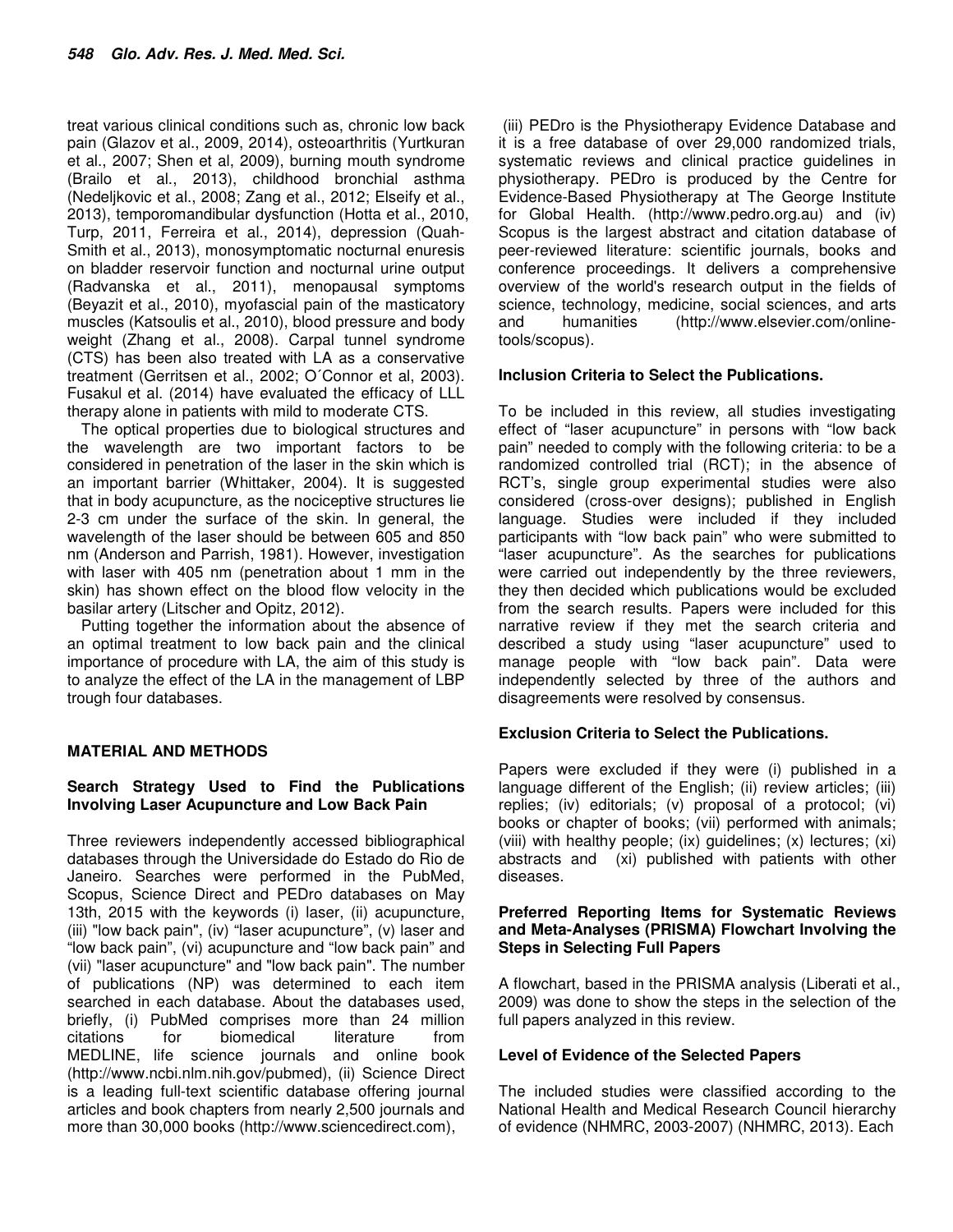| <b>Keywords</b>                         | <b>PubMed</b> | <b>Scopus</b> | <b>Science Direct</b> | <b>PEDro</b> |
|-----------------------------------------|---------------|---------------|-----------------------|--------------|
| Laser                                   | 239,909       | 1,001270      | 843,537               | 485          |
| Acupuncture                             | 22,450        | 35,280        | 28,895                | 2,915        |
| "low back pain"                         | 23,933        | 44.437        | 41,563                | 1,635        |
| "laser acupuncture"                     | 197           | 409           | 634                   | 122          |
| "low back pain" and acupuncture         | 529           | 1,383         | 464                   | 177          |
| "low back pain" and laser               | 136           | 314           | 2,650                 | 43           |
| "low back pain" and "laser acupuncture" | 5             | 15            | 139                   | 10           |





**Figure 1.** Flowchart indicating the steps to selected the papers analyzed in this revision.

article was assigned to a one reviewer, checked by a second reviewer and where there was disagreement a third reviewer was consulted to discuss up to consensus was reached.

#### **Data analysis**

Data was not comparable and therefore statistical pooling not appropriate with the result that the findings of this review were summarized in a narrative form.

#### **RESULTS**

In Table 1, the interests in investigations involving "low back pain" are demonstrated. In the database PEDro, the

NP with the selected keywords is smaller than in the other databases. Among the databases, the number of publications in the Science Direct database is the highest, exception to the keyword laser. The interest in laser is elevated considering the number of publications with this subject. However, the NP with laser acupuncture is very small. The number of studies with acupuncture is also important. Considering the three searched modalities of treatment of low back pain, acupuncture has the biggest and laser acupuncture has the smallest number of publications.

Figure 1 above shows the flowchart with the result of the search strategy using the PRISMA (54) to indicate how the papers were selected in the databases to be analyzed in this narrative review. One hundred sixty eight articles were found with the key words "low back pain"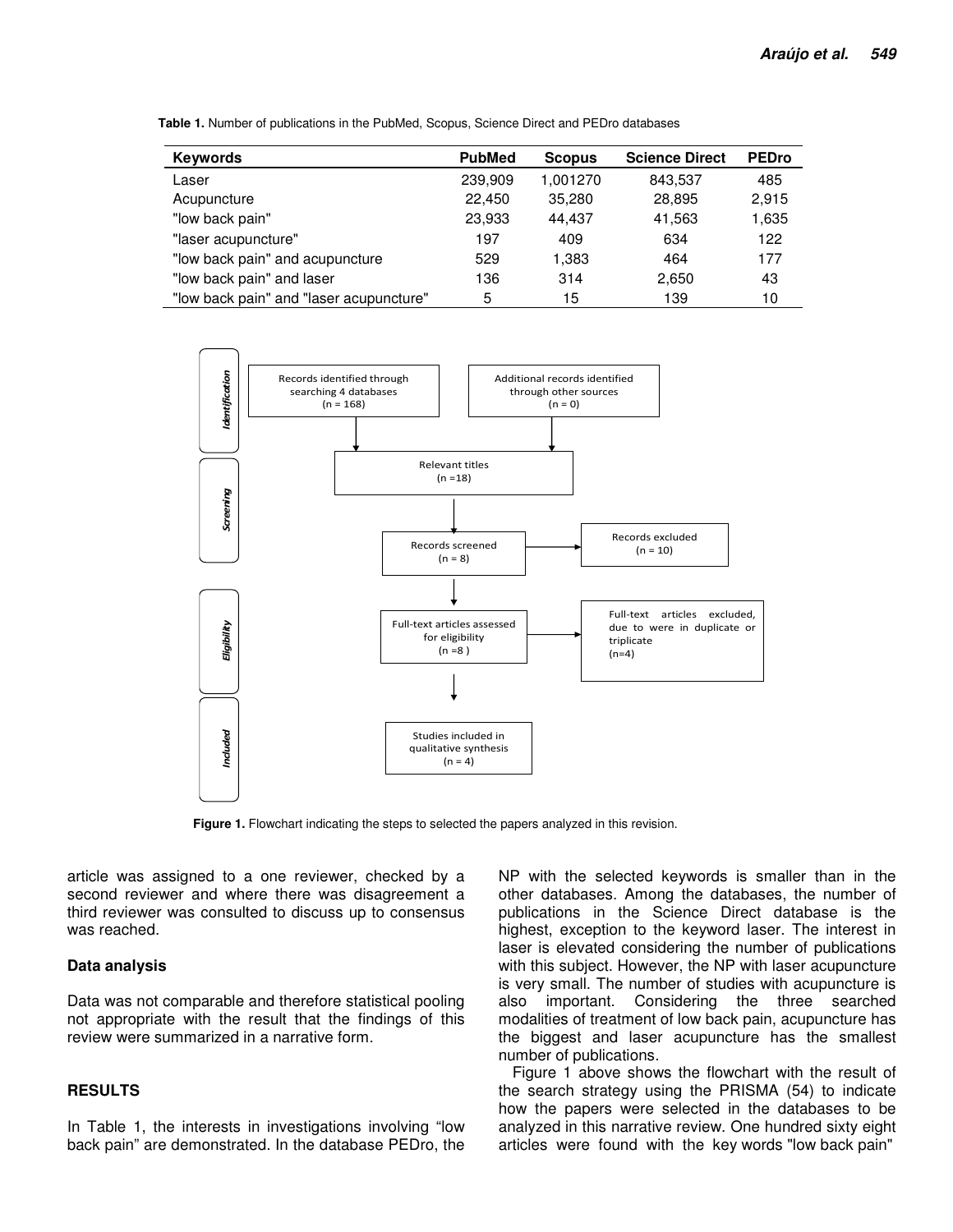| <b>Reference</b>    | <b>Level of Evidence</b> | Aim                                                                                                                                                                       | Number of subjects/sex/age                                                                                                   | <b>Type of treatment</b>        |
|---------------------|--------------------------|---------------------------------------------------------------------------------------------------------------------------------------------------------------------------|------------------------------------------------------------------------------------------------------------------------------|---------------------------------|
| Glazov et al., 2014 | Ш                        | To determine if infrared LA<br>have a specific effect in<br>reducing pain and disability<br>treatment of chronic<br>in<br>LBP.                                            | adults/72 male and<br>144<br>-73<br>female/aging 18-75 years                                                                 | Only LA                         |
| Glazov et al., 2009 | Ħ                        | The primary aim was to<br>determine if LA is more<br>effective than sham laser in<br>reducing pain and disability<br>with<br>adults<br>chronic<br>in.<br>nonspecific LBP. | 100 participants/<br>56<br>females<br>44<br>males/ age 51±12.6<br>and<br>years                                               | Only LA                         |
| Lin et al., 2012    | $III-1$                  | To evaluate the effect of LA<br>and soft cupping on LBP.                                                                                                                  | 60 participants/either sex)/age<br>63.35±11.23<br>treated)<br>years<br>group) and $64.65 \pm 13.57$ years<br>(control group) | Combined LA and<br>soft cupping |
| Glazov, 2010        | $\mathsf{I}$             | To identify predictors that,<br>clinical<br>practice<br>can<br>ın<br>influence the response to<br>laser acupuncture.                                                      | 90 participants/52 females and<br>38 males/ age 53.0±12.2 years<br>(treated group) and 51.6±11.67<br>years (control group)   | Only LA                         |

**Table 2.** Data about the level of evidence of the studies, the aim, some antropomethric findings and type of the treatment

LA - laser acupuncture, LBP- low back pain

**Table 3.** Data about the type of the laser, the power output and the additional technical information

| Reference           | Type of laser                                                                            | <b>Power output</b> | Additional technical information                                                                         |  |
|---------------------|------------------------------------------------------------------------------------------|---------------------|----------------------------------------------------------------------------------------------------------|--|
| Glazov et al., 2014 | Ga-Al-As<br>infrared<br>laser diode (830 nm)                                             | 20 mW               | skin<br>Power density at probe interface of 0.1 W/cm <sup>2</sup>                                        |  |
| Glazov et al., 2009 | infrared<br>Ga-Al-As<br>laser diode (830 nm)                                             | $10 \text{ mW}$     | Power density at probe<br>interface of 0.05 W/cm <sup>2</sup><br>skin                                    |  |
| Lin et al., 2012    | Laser therapy LA-<br>400 that operated<br>with a pulsed laser<br>beam $(808 \text{ nm})$ | 40 mW               | Spot size $0.8 \text{ cm}^2$ , pulse rate 20<br>Hz, 50% duty cycle of the pulse,<br>10 minutes treatment |  |
| Glazov, 2010        | No informed                                                                              | 10 mW               | No informed                                                                                              |  |
|                     |                                                                                          |                     |                                                                                                          |  |

LA - laser acupuncture, LBP- low back pain

and "laser acupuncture". One hundred fifty articles were excluded due to they were (a) not published in the English language, (b) replies, (c) commentaries, (d) editorials, guidelines, lectures or letters, (e) review articles, (f) abstracts, (g) proposal of a protocol, (h) books or chapter of books, (i) performed with animals, (j) performed with healthy people, or (k) published with patients with other diseases. Four were excluded due to they were in duplicate or in triplicate in the databases.

Table 2 shows the descriptions of the level of evidence of the publication, the aim of the study, some anthropometric characteristics of the participants (number, sex, and age) and type of the treatment (LA alone or LA combined with other procedure). Of the four included studies, three (Glazarov et al., 2009, 2010, 2014) were in a Level II (RCT) and one (Lin et al., 2012) conformed to Level III-1 according to the NHMRC. Three hundred ninety four subjects have participated in these investigations.

The ages of the participants varied from 18 up to 78 years old. In almost all the investigation (Glazarov et al., 2009, 2010, 2014), LA was the only method used. However in one publication (Lin et al., 2012), the LA was used with cupping. In all these studies, men and women were involved in the studies (Glazarov et al., 2009, 2010, 2014; Lin et al., 2012).

Table 3 shows information about the type of the laser, the power output and the additional technical data. Laser with wavelenght of 830 nm (Glazarov et al., 2009, 2014) was used in two papers, and the 808 nm was used by a study (Lin et al, 2012). In one paper neither the type of laser and additional technical information were added (Glazov, 2010). The power output of the source of laser varied from 10 up to 40 mW.

Table 4 shows the aim of the investigation, the protocol that was used, the findings and the conclusion of each analyzed full paper. The investigations have aims with different approaches. However, all these papers present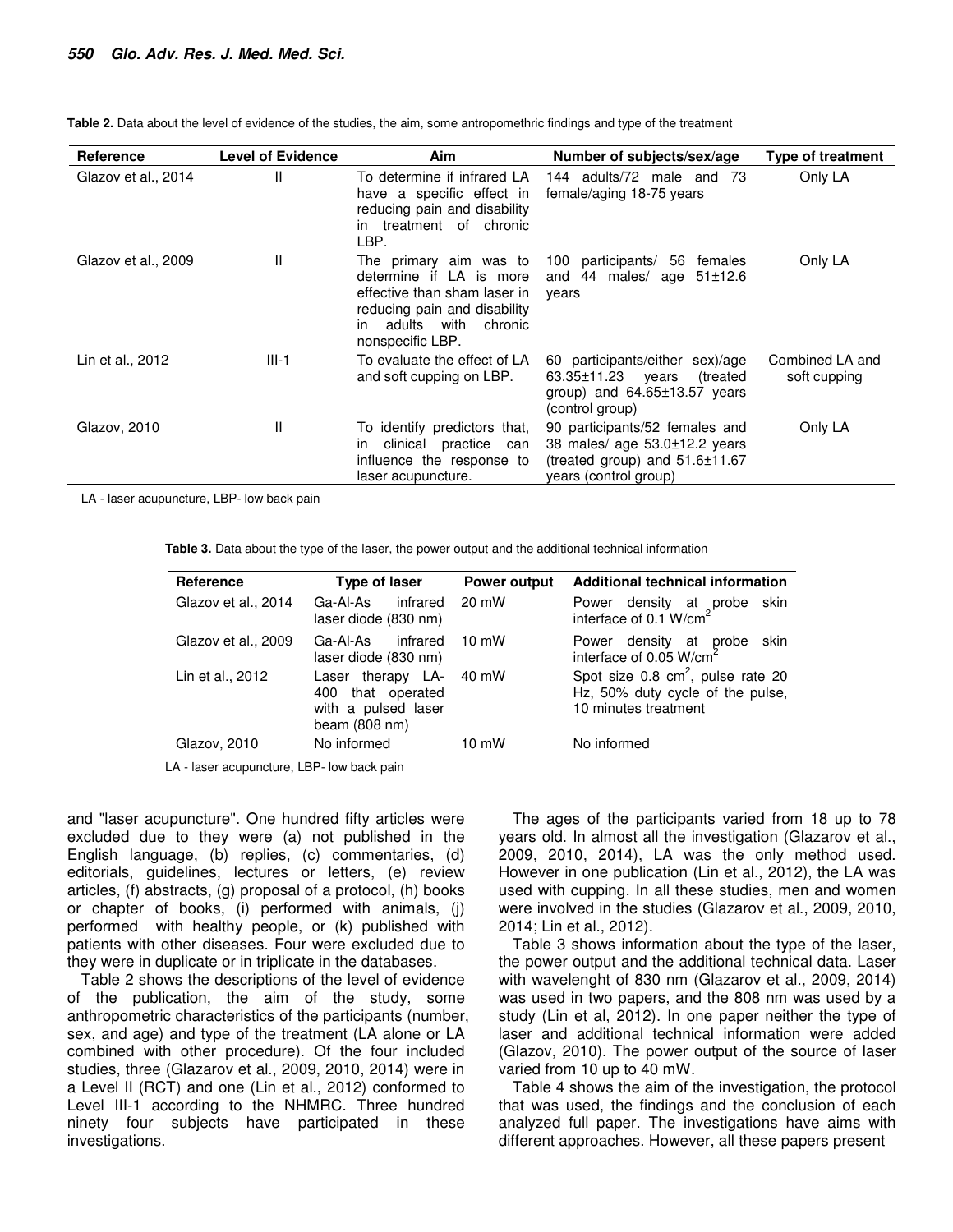**Table 4.** Protocol, results and conclusion of the selected papers involving laser acupuncture and low back pain

| Reference           | <b>Protocol</b>                                                                                                                                                                                                                                                                                                                                                                                                                                                                                                                                                                                    | <b>Dose</b>                                                | <b>Results</b>                                                                                                                                                                                                                                                                                                                            | <b>Conclusion</b>                                                                                                                                                                                                                                                                                                                                                                                                                                                                                                                                            |
|---------------------|----------------------------------------------------------------------------------------------------------------------------------------------------------------------------------------------------------------------------------------------------------------------------------------------------------------------------------------------------------------------------------------------------------------------------------------------------------------------------------------------------------------------------------------------------------------------------------------------------|------------------------------------------------------------|-------------------------------------------------------------------------------------------------------------------------------------------------------------------------------------------------------------------------------------------------------------------------------------------------------------------------------------------|--------------------------------------------------------------------------------------------------------------------------------------------------------------------------------------------------------------------------------------------------------------------------------------------------------------------------------------------------------------------------------------------------------------------------------------------------------------------------------------------------------------------------------------------------------------|
| Glazov et al., 2014 | Participants<br>were<br>randomised to receive eight<br>once-weekly<br>treatments.<br>Laser machines stimulated<br>points in three treatment<br>groups: sham, low dose<br>J/point) and high<br>dose.<br>Participants were followed-up<br>at 1 and 6 weeks, and 6 and<br>12 months post treatment.<br>Primary outcomes were pain<br>(NPRS) and disability (ODI)<br>at 6 weeks post treatment.<br>Secondary<br>outcomes<br>included numerical rating<br>scale for limitation of activity,<br>global<br>οf<br>assessment<br>improvement,<br>analgesic<br>usage and adverse effects<br>after treatment. | Low dose 0.2<br>J/point<br>and<br>high dose 0.8<br>J/point | No difference between<br>sham and the laser<br>groups at 6 weeks for<br>pain or disability were<br>found. There was a<br>significant reduction in<br>mean pain and disability<br>in all groups at 6 weeks.<br>All secondary outcomes<br>showed<br>clinical<br>also<br>improvement over time<br>but with no differences<br>between groups. | LA using energy<br>density<br>range $(0-4 \text{ J/cm}^2)$<br>for the<br>treatment<br>of<br>chronic<br>nonspecific LBP resulted in<br>clinical<br>improvement<br>unrelated to laser stimulation.                                                                                                                                                                                                                                                                                                                                                             |
| Glazov et al., 2009 | A randomised controlled trial<br>with the active intervention<br>with laser for acupuncture<br>and a sham control. The<br>primary outcome measures<br>were changes in pain (visual<br>analogue<br>scale)<br>and<br>disability (ODI) at the end of<br>5-10 treatment sessions.<br>Secondary outcomes were<br>patient global assessment,<br>psychological<br>distress<br>(DASS)<br>and<br>subjective<br>wellbeing (PWI). Follow up<br>was performed at 6 weeks<br>6<br>months<br>after<br>and<br>completion of treatment.                                                                            | 0.2 J/point                                                | Although there was a<br>significant<br>overall<br>improvement in pain and<br>disability<br>after<br>the<br>course of treatments,<br>there was no significant<br>difference between the<br>intervention and control<br>both<br>in<br>the<br>group<br>and<br>most<br>primary<br>secondary<br>outcome<br>measures.                           | This study did not show a<br>specific effect Fo LA using<br>infrared laser at 0.2 J per<br>point for chronic LBP. The<br>overall intervention appeared<br>effective because of placebo<br>and other factors. As there<br>someconcern<br>about<br>was<br>baseline inequality between<br>the groups further research<br>using tighter inclusion criteria<br>should attempt to replicate<br>the result and examine if a<br>dose response may exist.                                                                                                             |
| Lin et al., 2012    | Subjects<br>randomly<br>were<br>assigned to two groups:<br>active group (real LA and soft<br>cupping) and placebo group<br>(sham<br>laser and<br>soft<br>VAS<br>cupping).<br>and<br>Ryodoraku were used to<br>effect<br>evaluate<br>the<br>оf<br>treatment on LBP in this trial.<br>Laser was used to irradiate<br>Weizhong (BL40) and Ashi<br>acupoints for 10 minutes.<br>And the Ryodoraku values<br>were measured 2 times, that<br>is, before and 15 minutes<br>after treatment.                                                                                                               | Dose<br>was<br>approximately<br>15 J/cm <sup>2</sup> .     | The results show that<br>there were significant<br>difference between the<br>first day baseline and<br>the fifth day treatment in<br>VAS in the two groups.                                                                                                                                                                               | LA combined<br>with<br>soft<br>cupping or only soft cupping<br>was effective on low back<br>pain.<br>However,<br>the<br>Ryodoraku values of Bladder<br>Meridian of the placebo<br>group have been decreased<br>apparently, and didn't come<br>back to their original values.<br>It means that "cupping" plays<br>the role of "leak or purge" in<br>TCM. Ryodoraku values of<br>Bladder Meridian of the<br>active group have been<br>turned back to almost their<br>original values; "mend or<br>reinforcing" effect is attributed<br>to the laser radiation. |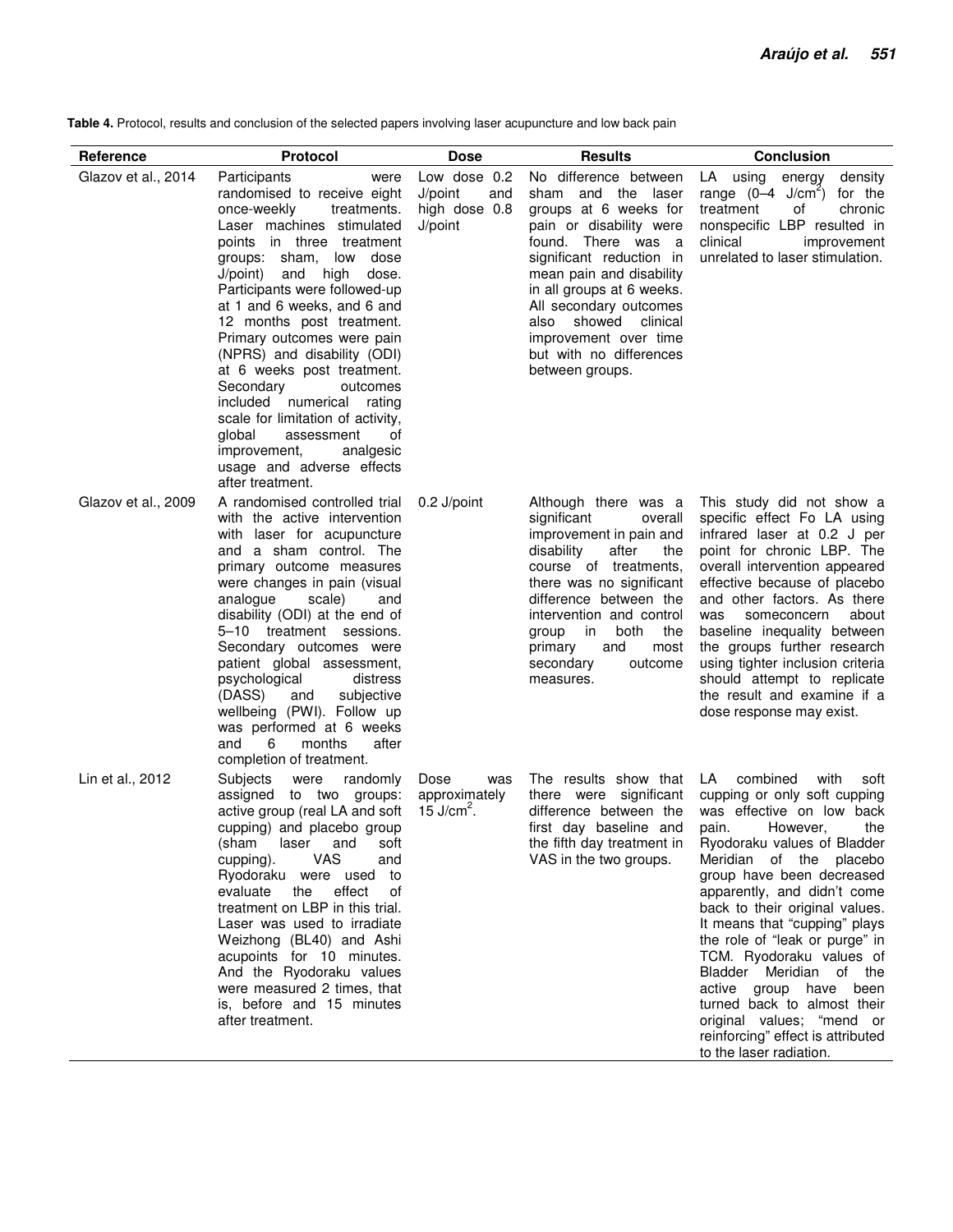|  |  |  | Table 4 continue |
|--|--|--|------------------|
|--|--|--|------------------|

| Glazov, 2010 | A secondary analysis was<br>performed on data from<br>participants in a trial of laser<br>sham laser<br>and<br>acupuncture for chronic non-<br>specific LBP. Multiple<br>regression analysis was used<br>to identify which baseline<br>characteristics predicted pain<br>change in the immediate,<br>short and intermediate term.<br>An analysis of covariance<br>was performed based on<br>these results to re-examine<br>the primary result of the trial. | No informed | Strong predictors of poor<br>response were receipt of<br>disability support pension,<br>headache, the regular use<br>of analgesics or previous<br>failed back surgery. Higher<br>pain scores or exacerbation<br>of pain at baseline predicted<br>a greater proportionate pain<br>relief after the intervention.<br>Adiusted<br>analysis<br>clinically<br>suggested a<br>important effect of laser<br>sham<br>compared<br>to<br>$(p<0.05)$ , at<br>short<br>term | The findings of this study<br>suggest which<br>characteristics of patients<br>with chronic LBP are more<br>likely to respond to<br>LA treatment, but require<br>replication in other studies.<br>The findings may not apply<br>in other acupuncture<br>interventions<br>and<br>different<br>treatment of<br>conditions. They may also<br>be used to set selection<br>criteria for future studies,<br>and to aid interpreting the |
|--------------|-------------------------------------------------------------------------------------------------------------------------------------------------------------------------------------------------------------------------------------------------------------------------------------------------------------------------------------------------------------------------------------------------------------------------------------------------------------|-------------|-----------------------------------------------------------------------------------------------------------------------------------------------------------------------------------------------------------------------------------------------------------------------------------------------------------------------------------------------------------------------------------------------------------------------------------------------------------------|----------------------------------------------------------------------------------------------------------------------------------------------------------------------------------------------------------------------------------------------------------------------------------------------------------------------------------------------------------------------------------------------------------------------------------|
|              |                                                                                                                                                                                                                                                                                                                                                                                                                                                             |             | follow-up only.                                                                                                                                                                                                                                                                                                                                                                                                                                                 | effect<br>baseline<br>of<br>imbalances on trial results.                                                                                                                                                                                                                                                                                                                                                                         |

DASS- Depression Anxiety Stress Scale, PWI -Personal Wellbeing Índex, LA - laser acupuncture, LBP- low back pain, TCM- traditional Chinese medicine, NPRS- Numerical Pain Rating Scale, ODI- Oswestry Disability Inventory, VAS - visual analog scale

conclusions indicating the importance (no statistical significance) of the laser acupuncture to improve clinical conditions in patient with low back pain. Nevertheless, the findings presented are not conclusive.

Different tools were used to evaluate the effect of laser acupuncture in patient with low back pain (i) Depression Anxiety Stress Scale (DASS), (ii) Personal Wellbeing Index (PWI), (iiii) Numerical Pain Rating Scale (NPRS), (iv) Oswestry Disability Inventory (ODI), (v) visual analog scale (VAS) and (vi) Ryodoraku values. The quantification of the various tools had shown an improvement in the patients treated with LA, however, the same findings were found in the control.

#### **DISCUSSION**

There are several conditions that stimulate the use of the LA. LA is not invasive and is important to the patients with fear of needles. Moreover, children of all ages can be treated with this technique. In addition, there are no risks of local bleeding and infections (Baxter et al., 2008) and, in general, LA is performed in less time than needlebased acupuncture (Hu et al., 2010, 2014). Naturally, the risk of the laser to damage eyes can be minimized or avoided with the wearing, both professional and patient, of safety glasses during the treatment (Hashmi et al., 2010; Kurath-Koller et al., 2015).

As to LBP, Hoy et al. (2010) have pointed out that this clinical disorder is an extremely common problem that most people experience at some point in their lives. This clinical disorder related disability and work absence account for high economical costs in western society. The importance of studies about LBP is observed by the number of publication (about 44,000 articles in two searched database) in Table 1.

The acceptance of the laser as a physical agent in health science is demonstrated by the elevated number of publications in several databases. The use of acupuncture to manage several clinical disorders is also demonstrated due to the NP (Table 1). A variety of clinical procedures, such as medications, physical agents, surgery, alternative techniques (Grabois, 2005; Chou et al., 2007; Chang et al., 2015; Liu et al., 2015) for back pain indicates the necessity to verify the relevance of alternative procedures. Although a relevant NP is found involving acupuncture or laser in the treatment of LBP, only a very small NP is with LA (Table 1) and only four papers were selected to be discussed in this investigation (Figure 1).

The prevalence of the LBP is independent on the age and sex (Deyo and Weinstein, 2001; Rapoport et al., 2004; Dionne et al., 2006; Hoy et al., 2010; Bener et al., 2014). This fact could justify the presence of participants of women and men in the studies that were selected to be discussed. In addition, the range of the age from 18 up to 78 years old also indicates that this clinical disorder is present in the different stages of the life of a human being (Table 2).

Glazov et al. (2009, 2010, 2014) have used only LA, while Lin et al. (2012) have used also cupping. In all these In LA, in general, authors have described that the wavelengths of the used laser are between 405 and 904nm (Litscher and Opitz, 2012; Round et al., 2013). Whittaker (2004) discussed about the skin barrier to laser transmission and present various considerations about the wavelengths of the laser used in LA. In our investigation (Table 2), it was found that in a paper the authors have used 808 nm (Lin et al., 2012) and in two other papers was used 830 nm (Glazov et al., 2009, 2014).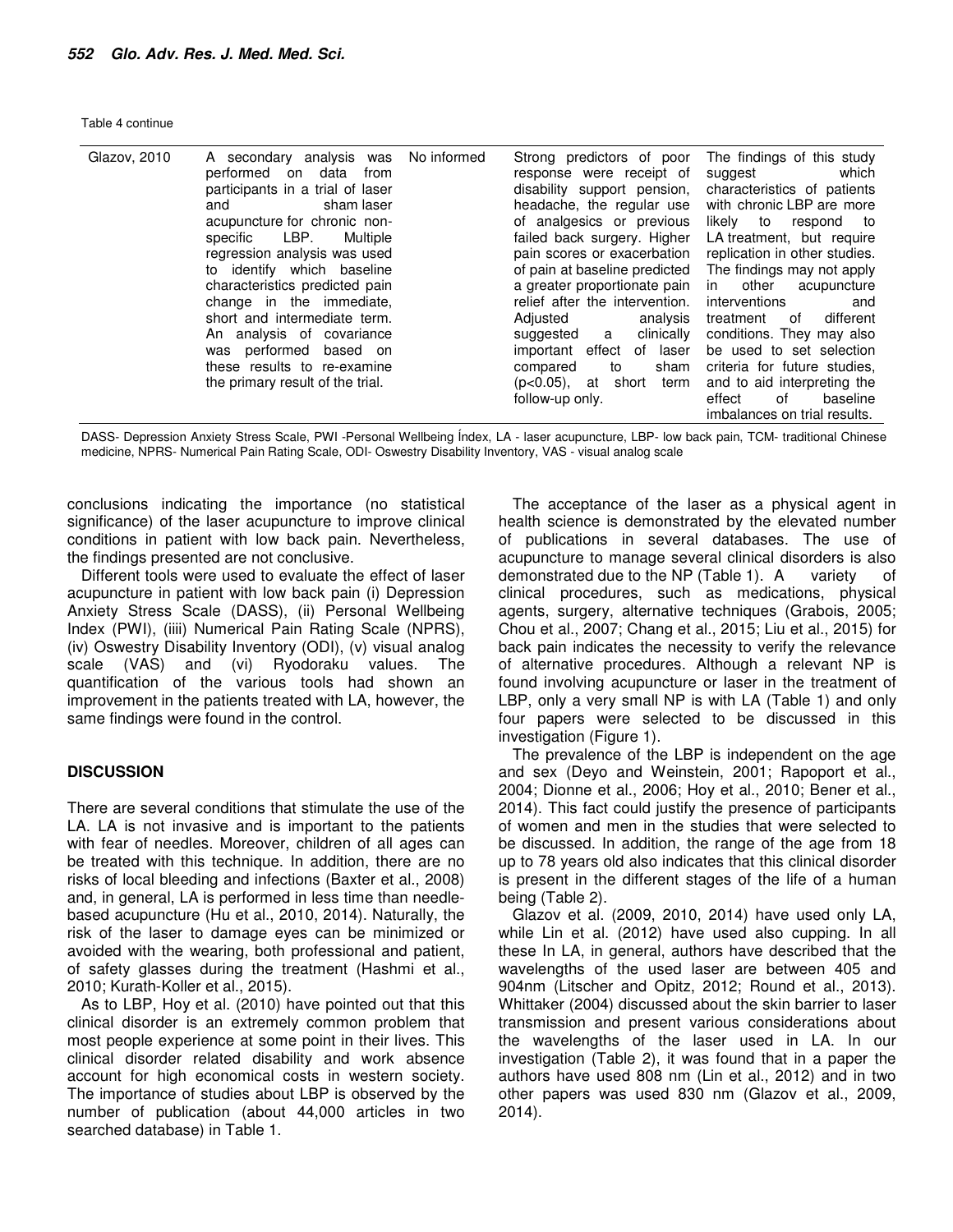About the dose associated with the utilization of a source of laser, the World Association for Laser Therapy (WALT) (WALTZ, 2010) recommends dosage of 4 up to  $16$  J per 1 or 12 point or  $cm<sup>2</sup>$  for laser treatment of different diseases obtained from 780 - 860nm GaAlAs Lasers. In Table 3, it is observed that in the publications selected dosage since 0.2 J per point up to 16 J/cm<sup>2</sup> were used. Independently of the protocols used in these investigations, the effect of the LA was not superior to the placebo, including the study with 16J/cm<sup>2</sup>. Baxter et al. (2008) (62) consider that the low dose of laser would be responsible by the response of the patients with LBP in the investigations published by Glazov et al. (2009, 2014).

Although the WALT, 2010 recommends 780 - 860nm GaAlAs lasers, continuous or pulsed laser, mean output ranging 5 - 500mW and irradiation times should range between 20 and 300 seconds, Lin et al. (2012) have not found a success using source of laser with 40 mW output power, wavelength 808 nm, spot size 0.8 cm<sup>2</sup>, pulse rate 20 Hz, 50% duty cycle of the pulse, 10 minutes treatment and dosage of approximately  $15$  J/cm<sup>2</sup>.

In Table 3, the clinical conclusions of the investigations indicate the importance (no statistical significance) of the laser acupuncture to improve clinical conditions in patient with low back pain. Nevertheless, the findings presented are not conclusive.

Different tools were used to evaluate the effect of LA in patient with LBP, DASS, PWI, NPRS, ODI, VAS and Ryodoraku values. The quantification of the various tools had shown an improvement in the patients treated with LA, however, the same findings were found in the control.

Putting together the findings reported in this investigation, although the importance of the LA is clear and the necessity of a viable treatment to the LBP due to this clinical disorder represents a modern epidemic. As reported by Baxter et al. (2008), LBP requires a complex, multifaceted approach to successful management. In addition, characteristics of the laser acupuncture may represent a component of this approach, at least when employed at appropriate protocols.

In conclusion, considering the number of publications, there is a scientific interest in studies involving the applications of the laser. Moreover, due to the LA is not invasive and is important to the patients with fear of needles, as well as to the children, it is relevant to develop studies so as to have suitable and useful protocols. In these protocols, the control of the wavelength of the laser, the dose and other conditions would be desirable to increase the applications of the LA in patients with LBP. It is also fitting and proper to study in the future that if LA combined with vibration of the body will be able to improve its efficacy on LBP or manual acupuncture is more economical.

# **ACKNOWLEDGMENTS**

This study was supported by FAPERJ and CNPq.

#### **REFERENCES**

- Anderson RR, Parrish JA (1981). The optics of human skin. J. Invest. Dermatol. 77: 13–19.
- Ando T, Xuan W, Xu T, Dai T, Sharma SK, Kharkwal GB, Huang YY, Wu Q, Whalen MJ, Sato S, Obara M, Hamblin MR (2011). Comparison of therapeutic effects between pulsed and continuous wave 810-nm wavelength laser irradiation for traumatic brain injury in mice. PLoS. One. 6(10): e26212.
- Basford JR (1993). Laser therapy: scientific basis and clinical role. Orthopedics. 16: 541–547.
- Baxter GD, Bleakley C, McDonough S (2008). Clinical effectiveness of laser acupuncture: a systematic review. J. Acupunct. Meridian. Stud. 1: 65–82.
- Bener A, Dafeeah EE, Alnaqbi K (2014). Prevalence and correlates of low back pain in primary care: what are the contributing factors in a rapidly developing country. Asian Spine J. 8: 227-236.
- Bener A, Verjee M, Dafeeah EE, Falah O, Al-Juhaishi T, Schlogl J, Sedeeq A, Khan S (2013). Psychological factors: anxiety, depression, and somatization symptoms in low back pain patients. J. Pain. Res. 6: 95-101.
- Bernardo-Filho M, Sá-Caputo DC, Marin PJ, Chang S (2014). The mechanism of auriculotherapy: a case report based on the fractal structure of meridian system. African J. Tradit. Complement. Altern. Med. 11: 30-37.
- Beyazit Y, Kekilli M, Beyazit F, Purnak T (2010). The effectiveness of laser acupuncture in women with menopausal symptoms. Menopause. 17: 1087-1088.
- Brailo V, Bosnjak A, Boras VV, Jurisic AK, Pelivan I, Kraljevic-Simunkovic S (2013). Laser acupuncture in the treatment of burning mouth syndrome: a pilot study. Acupunct. Med. 31: 453-454.
- Chang KL, Fillingim R, Hurley RW, Schmidt S (2015). Chronic pain management: nonpharmacological therapies for chronic pain. F.P. Essent. 432: 21-26.
- Chang S (2010). Physiological rhythms, dynamical diseases and acupuncture. Chin. J. Physiol. 53: 77 - 90.
- Chang S (2012). The meridian system and mechanism of acupuncturea comparative review. Part 1: the meridian system. Taiwan J. Obstet. Gynecol. 51: 506-514.
- Chang S (2013). The meridian system and mechanism of acupuncturea comparative review. Part 2: mechanism of acupuncture analgesia. Taiwan J. Obstet. Gynecol. 52: 14-24.
- Chou R, Huffman LH, American Pain Society, American College of Physicians (2007). Medications for acute and chronic low back pain: a review of the evidence for an American Pain Society/American College of Physicians clinical practice guideline. Ann. Intern. Med. 147: 505-514
- Cilingir D, Hintistan S, Yigitbas C, Nural N (2014). Nonmedical methods to relieve low back pain caused by lumbar disc herniation: a descriptive study in northeastern Turkey. Pain Manag. Nurs. 15: 449- 457
- Deyo RA, Weinstein JN (2001). Low back pain. N. Engl. J. Med. 344: 363-370.
- Dionne CE, Dunn KM, Croft PR (2006). Does back pain prevalence really decrease with increasing age? A systematic review. Age Ageing. 35: 229-234.
- Ebadi S, Henschke N, Ansari N, Fallah E, van Tulder MW (2014). Therapeutic ultrasound for chronic low-back pain. Cochrane. Database. Syst. Rev. 3: CD009169.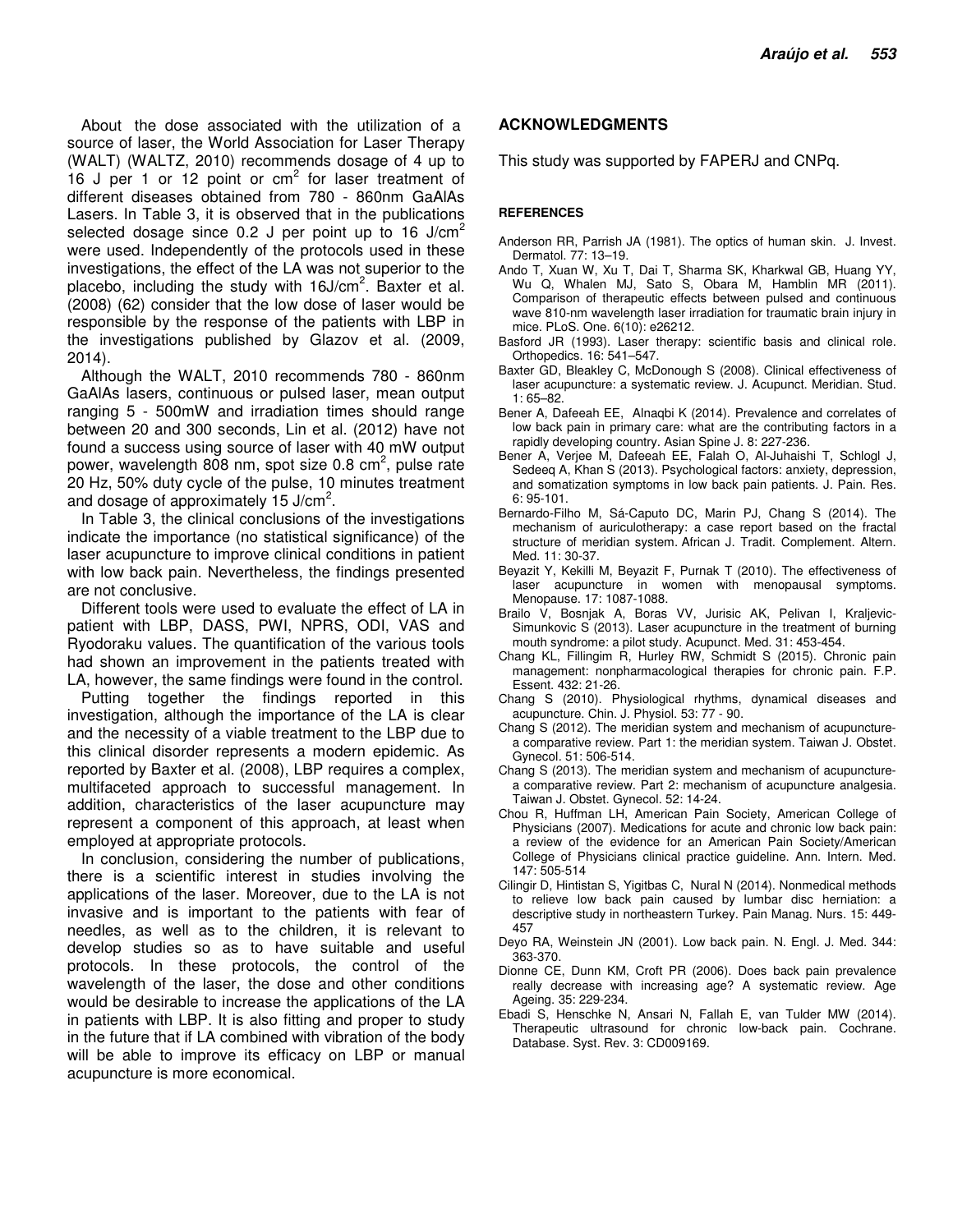- Elseify MY, Mohammed NH, Alsharkawy AA, Elseoudy ME (2013). Laser acupuncture in treatment of childhood bronchial asthma. J. Complement. Integr. Med. 10. pii: /j/jcim.2013.10.issue-1/jcim-2012- 0006/jcim-2012-0006.xml.
- Evans JR, Michelessi M, Virgili G (2014). Laser photocoagulation for proliferative diabetic retinopathy. Cochrane Database Syst. Rev. 11: CD011234.
- Ferreira DC, De Rossi A, Torres CP, Galo R, Paula-Silva FW, de Queiroz AM (2014). Effect of laser acupuncture and auricular acupressure in a child with trismus as a sequela of medulloblastoma. Acupunct. Med. 32: 190-193.
- Fiore P, Panza F, Cassatella G, Russo A, Frisardi V, Solfrizzi V, Ranieri M, Di Teo L, Santamato A (2011). Short-term effects of high-intensity laser therapy versus ultrasound therapy in the treatment of low back pain: a randomized controlled trial. Eur. J. Phys. Rehabil. Med. 47: 367-373.
- Fonseca AS, Geller M, Bernardo-Filho M, Valença SS, de Paoli F (2012). Low-level infrared laser effect on plasmid DNA. Lasers Med. Sci. 27:121-130
- Fusakul Y, Aranyavalai T, Saensri P, Thiengwittayaporn S (2014). Lowlevel laser therapy with a wrist splint to treat carpal tunnel syndrome: a double-blinded randomized controlled trial. Lasers Med. Sci. 29:1279-87.
- Gerritsen AA, de Krom MC, Struijs MA, Scholten RJ, de Vet HC, Bouter LM (2002). Conservative treatment options for carpal tunnel syndrome: a systematic review of randomized controlled trials. J. Neurol. 249: 272-280.
- Glazov G (2010). The influence of baseline characteristics on response to a laser acupuncture intervention: an exploratory analysis. Acupunct. Med. 28: 6-11.
- Glazov G, Schattner P, Lopez D, Shandley K (2009). Laser acupuncture for chronic non-specific low back pain: a controlled clinical trial. Acupunct. Med. 27: 94-100.
- Glazov G, Yelland M, Emery J (2014). Low-dose laser acupuncture for non-specific chronic low back pain: a double-blind randomised controlled trial. Acupunct. Med. 32: 116-123.
- Grabois M (2005). Management of chronic low back pain. Am. J. Phys. Med. Rehabil., 84(3 Suppl): S29-41.
- Graudenz K, Raulin C (2003). From Einstein's quantum theory to modern laser therapy. The history of lasers in dermatology and aesthetic medicine. Hautarzt. 54: 575–582.
- Hashmi JT, Huang YY, Osmani BZ, Sharma SK, Naeser MA, Hamblin MR (2010). Role of low-level laser therapy in neurorehabilitation. P.M.R., 2(12 Suppl 2): S292-305.
- Hotta PT, Hotta TH, Bataglion C, Bataglion SA, de Souza Coronatto EA, Siéssere S, Regalo SC (2010). EMG analysis after laser acupuncture in patients with temporomandibular dysfunction (TMD). Implications for practice. Complement. Ther. Clin. Pract. 16: 158-160.
- Hoy D, Brooks P, Blyth F, Buchbinder R (2010). The Epidemiology of low back pain. Best. Pract. Res. Clin. Rheumatol. 24: 769-781.
- Hu WL, Chang CH, Hung YC (2010). Clinical observations on laser acupuncture in simple obesity therapy. Am. J. Chin. Med. 38: 861– 867.
- Hu WL, Chang CH, Hung YC, Tseng YJ, Hung IL, Hsu SF (2014). Laser acupuncture therapy in patients with treatment-resistant temporomandibular disorders. PLoS. One. 9(10): e110528.
- Jain TK, Sharma NK (2014). The effectiveness of physiotherapeutic interventions in treatment of frozen shoulder/adhesive capsulitis: a systematic review. J. Back Musculoskelet. Rehabil. 27: 247-273.
- Katsoulis J, Ausfeld-Hafter B, Windecker-Gétaz I, Katsoulis K, Blagojevic N, Mericske-Stern R (2010). Laser acupuncture for myofascial pain of the masticatory muscles. A controlled pilot study. Schweiz. Monatsschr. Zahnmed. 120: 213-225.
- Kurath-Koller S, Litscher G, Gross A, Freidl T, Koestenberger M, Urlesberger B, Raith W (2015). Changes of locoregional skin temperature in neonates undergoing laser needle acupuncture at the acupuncture point large intestine 4. Evid. Based. Complement. Alternat. Med. 2015: 571857.
- Liberati A, Altman DG, Tetzlaff J, Mulrow C, Gøtzsche PC, Ioannidis JPA, Clarke M, Devereaux PJ, Kleijnen J, Moher D (2009). The PRISMA statement for reporting systematic reviews and metaanalyses of studies that evaluate health care interventions: explanation and elaboration. PLoS. Med. 339: b2700.
- Lin ML, Wu HC, Hsieh YH, Su CT, Shih YS, Lin CW, Wu JH (2012). Evaluation of the effect of laser acupuncture and cupping with ryodoraku and visual analog scale on low back pain. Evid. Based. Complement. Alternat. Med. 2012: 521612.
- Litscher G, Opitz G (2012). Technical parameters for laser acupuncture to elicit peripheral and central effects: state-of-the-art and short guidelines based on results from the Medical University of Graz, the German Academy of Acupuncture, and the scientific literature. Evid. Based Complement. Alternat. Med. 2012: ID697096.
- Litscher G. (2012). Integrative lasermedicine and high-tech acupuncture at the Medical University of Graz, Austria, Europe. Evid. Based. Complement. Alternat. Med. 2012: ID103109.
- Liu L, Skinner M, McDonough S, Mabire L, Baxter GD (2015). Acupuncture for low back pain: an overview of systematic reviews. Evid. Based Complement. Alternat. Med. 2015: 328196.
- Nalcaci R, Cokakoglu, S (2013). Lasers in orthodontics. Eur. J. Dent. 7(Suppl 1): S119-125.
- Nedeljković M, Ljustina-Pribić R, Savić K (2008). Innovative approach to laser acupuncture therapy of acute obstruction in asthmatic children. Med. Pregl. 61: 123-130.
- NHMRC additional levels of evidence and grades for recommendations for developers of guidelines," 2013, http://www.nhmrc.gov.au/ files nhmrc/file/guidelines/levels grades05.pdf
- O'Connor D, Marshall S, Massy-Westropp N (2003). Non-surgical treatment (other than steroid injection) for carpal tunnel syndrome. Cochrane Database Syst. Rev. (1): CD003219.
- Park KY, Choi SY, Mun SK, Kim BJ, Kim MN (2014). Combined treatment with 578-/511-nm copper bromide laser and light-emitting diodes for post-laser pigmentation: a report of two cases. Dermatol. Ther. 27: 121-125.
- Petering RC, Webb C (2011). Treatment options for low back pain in athletes. Sports Health. 3: 550-555.
- Posten W, Wrone DA, Dover JS, Arndt KA, Silapunt S, Alam M (2005). Low-level laser therapy for wound healing: mechanism and efficacy. Dermatol. Surg. 31: 334–340.
- Quah-Smith I, Smith C, Crawford JD, Russell J (2013). Laser acupuncture for depression: a randomised double blind controlled trial using low intensity laser intervention. J. Affect. Disord. 148: 179- 187.
- Radvanska E, Kamperis K, Kleif A, Kovács L, Rittig S (2011). Effect of laser acupuncture for monosymptomatic nocturnal enuresis on bladder reservoir function and nocturnal urine output. J. Urol. 185: 1857-1861.
- Rapoport J, Jacobs P, Bell NR, Klarenbach S (2004). Refining the measurement of the economic burden of chronic diseases in Canada. Chronic Dis. Can. 25: 13–21.
- Rola P, Doroszko A, Derkacz A (2014). The use of low-level energy laser radiation in basic and clinical research. Adv. Clin. Exp. Med. 23: 835-842.
- Round R, Litscher G, Bahr F (2013). Auricular acupuncture with laser. Evid. Based Complement. Alternat. Med. 2013: 984763.
- Shen X, Zhao L, Ding G, Tan M, Gao J, Wang L, Lao L (2009). Effect of combined laser acupuncture on knee osteoarthritis: a pilot study. Lasers Med. Sci. 24: 129-136.
- Teng L, Shaw D, Barnes J (2006). Traditional Chinese herbal medicine. Pharm. J. 276: 361-363.
- Türp JC (2011). Limited evidence that acupuncture is effective for treating temporomandibular disorders. Evid. Based Dent. 12: 89.
- Vallone F, Benedicenti S, Sorrenti E, Schiavetti I, Angiero F (2014). Effect of diode laser in the treatment of patients with nonspecific chronic low back pain: a randomized controlled trial. Photomed. Laser Surg. 32: 490-494.